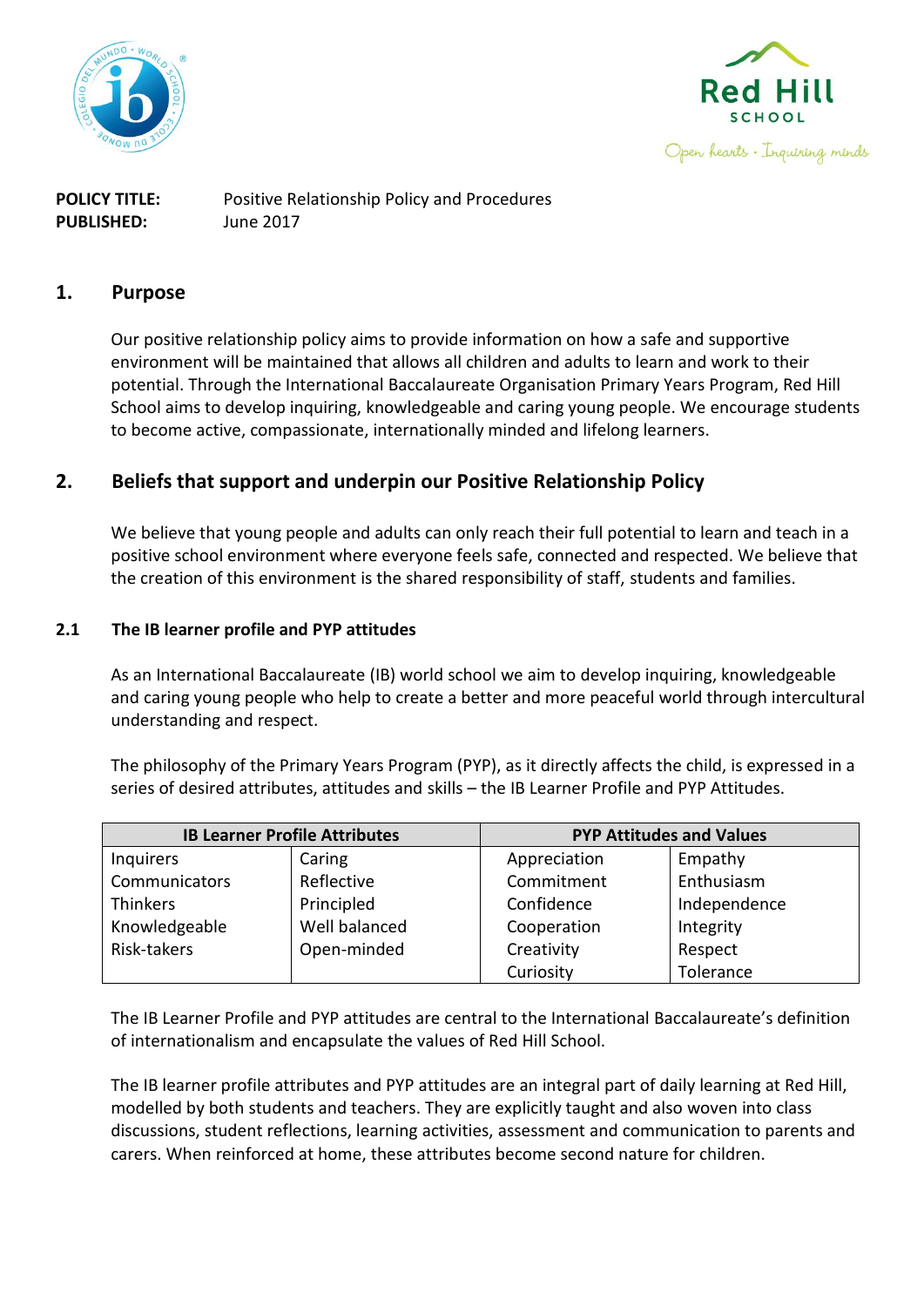The IB Learner Profile and PYP attitudes are displayed and explicitly taught in every classroom and throughout the school. The teaching and administration staff use the language of both with students, parents and members of the community.

## **3. Strategies to create a safe and inclusive school environment**

We are committed to creating a safe, inclusive school culture free of violence, bullying, harassment, sexism, racism and abuse. We explicitly teach values and social/emotional literacy so that students have the skills to interact appropriately. The use of common language such as that of the IB Learner Profile and the Restorative Practices approach ensures consistency of expectations and behaviour management across the school. As students become more adept at using the common language, they become more empowered. Ultimately, they are able to more effectively resolve their own issues and conflicts without teacher intervention.

#### **3.1 Restorative and Relational Practices**

Restorative Practices are a "*way of thinking and being that creates a safe environment which builds and sustains relationships*". (Terry O'Connell, Canberra, March 2017)

The school has a relational framework with three clear and very important layers. These include our preventative and support strategies and programs that build sustainable relationships, our repair and management processes and strategies and lastly the reactive layer.

*Restorative Conferencing* is an aspect of the social skills training for students at Red Hill, as shown below:



*Fig 3.1*

The *preventative* layer of the model focuses on the explicit teaching of positive social skills within the class program and through the dedicated Social and Emotional Literacy (SEL) program. This includes the establishment of a positive and supportive classroom culture, the teaching of Learner Profile attributes (and related values and attitudes) and the use of Circle Time to build social and emotional capacity in students and to strengthen and re-affirm relationships.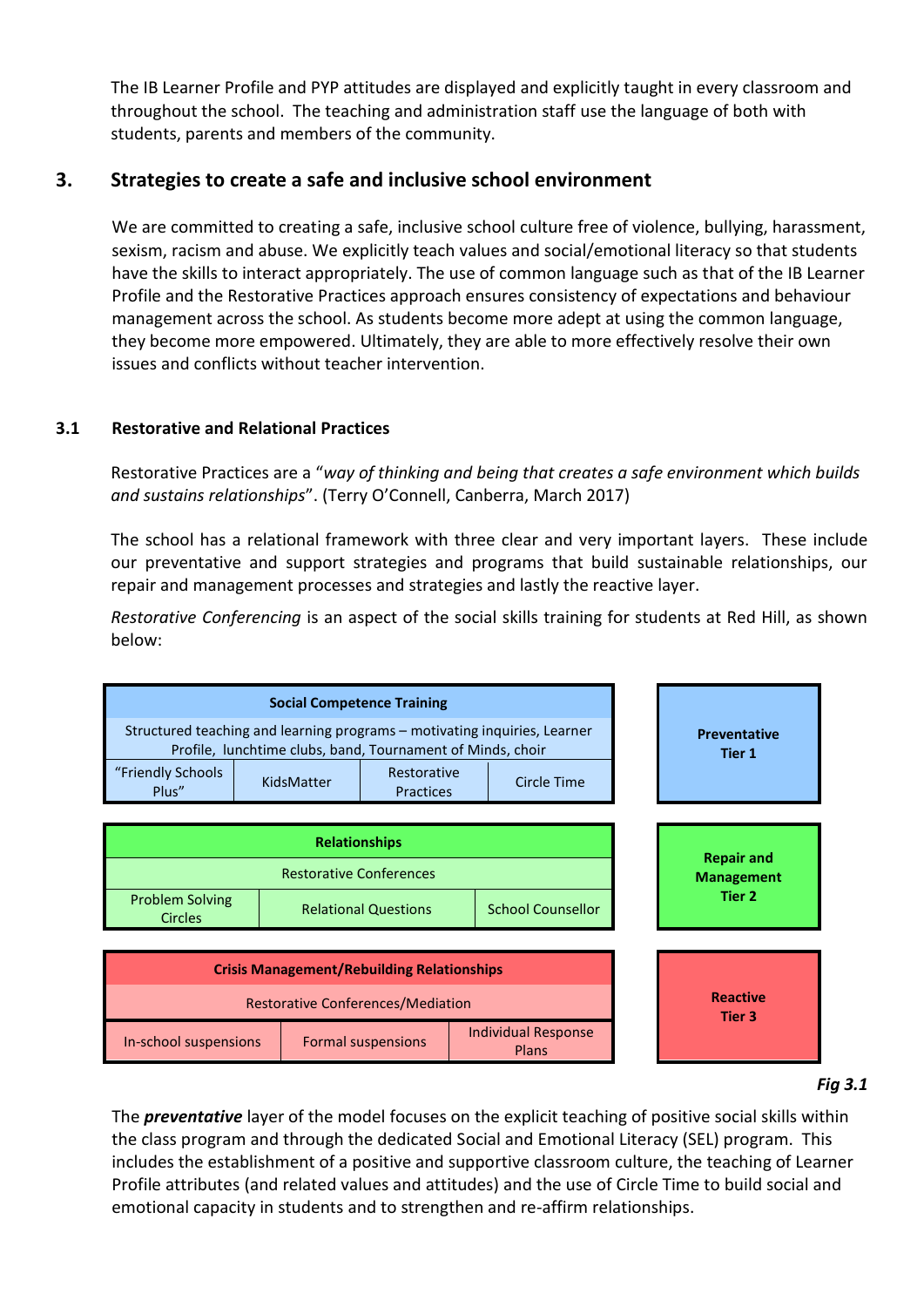Restorative Conferencing is part of the *repair and management* layer, which focuses on the building and maintenance of relationships within the whole school community through targeted practices. This supports and reinforces the explicit teaching of social skills which occurs on a daily basis in classrooms. Other techniques include alternate play programs, counselling and a more formal restorative conference for situations of extensive or serious harm.

The *reactive* layer exists to respond to incidents where significant harm has been done, and where more formal restorative processes are required to repair the harm, for example, where physical abuse has occurred. In these situations, a formal or informal suspension may result in order to maintain safety in the short-term and/or a Positive Behaviour Support Plan may be developed to manage specific behaviours. Parents will be involved at all stages of these crisis management procedures. Other professionals may also be consulted.

## **4. Tier 1 Practices**

## **4.1 Essential Agreements**

Establishing good classroom management is essential to each child's success, confidence and well being. Each child should feel that the classroom environment is safe and secure, free from all threats of physical or emotional harm. It is also important that each child learns to develop selfdiscipline and good work habits, to resolve conflicts peacefully, and to think independently. Children learn the purpose of classroom agreements and develop the idea that our classroom is a community, with the common purpose of learning, growing and encouraging positive relationships.

Essential agreements are positive instructions, few in number, owned by the students and applicable in a number of contexts, including the playground. By including the students in the process of deciding upon essential agreements to govern and guide behaviour, teachers are able to do the following:

- ensure relevance to student's daily lives
- empower students by giving them ownership of the rules they need to adhere to
- promote collective decision-making, and
- build consistency through signed agreements, photographs and reflections.

#### **4.2 Circle Time**

*Young people can only begin to take responsibility for each other's wellbeing, and their own behaviour, when adults begin to share this responsibility with them.* (*Positive Discipline in the Classroom*, 1988, J. Nelsen et al.)

*Circle Time is the bedrock of any restorative and relational environment. It is the mechanism by which social and emotional skills are developed and encouraged …..and helps ensure that teaching, learning and indeed, day to day living and decision-making, are informed by restorative values and principles*. (*Restorative Classroom Practice,* 2011, Belinda Hopkins)

Circle Time is used successfully in schools worldwide. Circle Time provides opportunities for children to voice concerns and raise issues in a supportive, non-judgmental environment. It provides a forum for discussion, reflection, the development of social and emotional literacy skills and responsible decision making. Exploring relationships, feelings, reflections and emotions lies at the core of Circle Time. Initially it is used to establish a sense of community and identify what everyone needs to give of their best. Later Circle Time can become the way that people reflect on the impact of their own behaviour on others, providing a forum in which issues can be identified,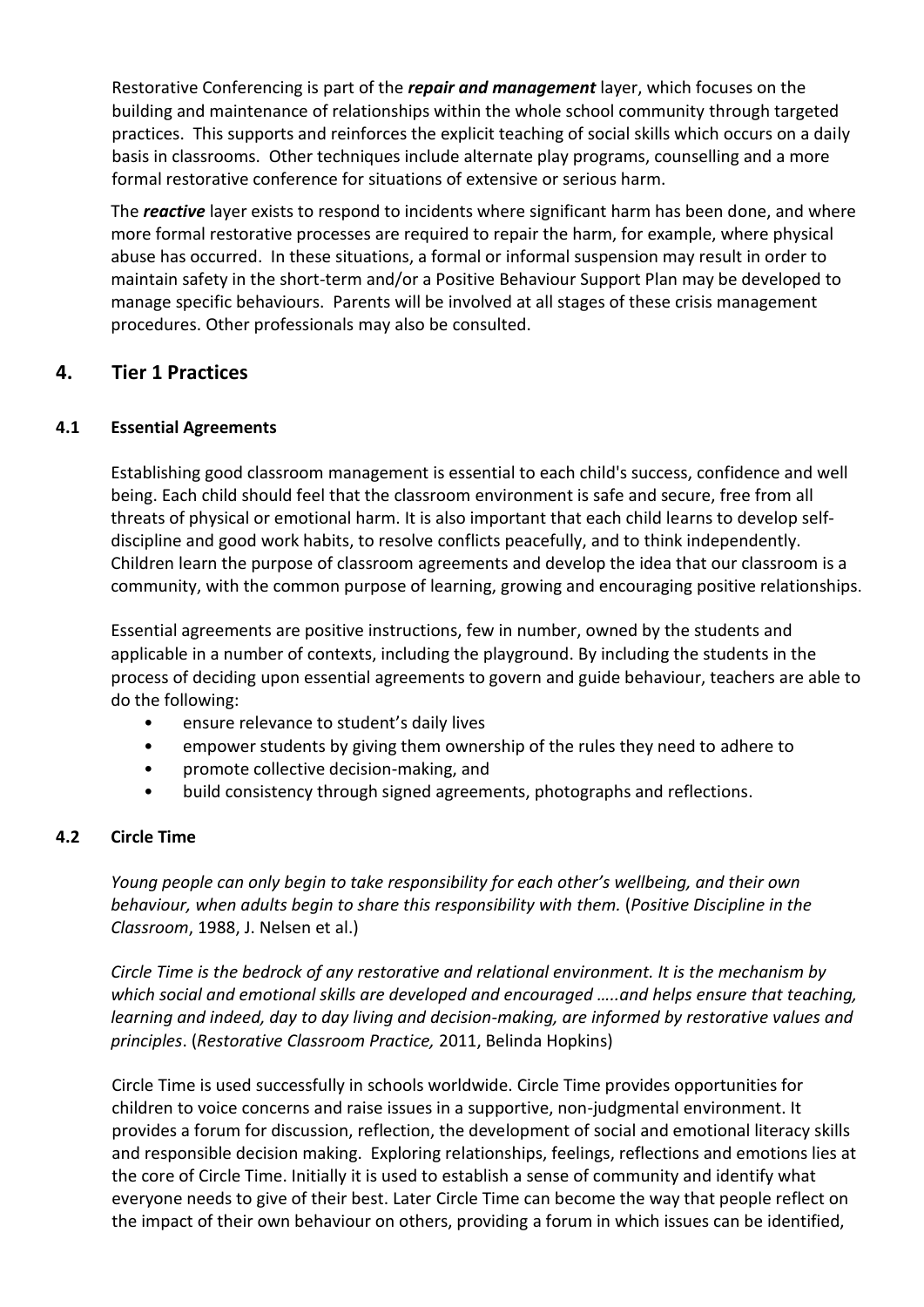problems can be solved and conflict can be resolved e.g. regarding unsafe play or disruption to learning. Participants get a chance to talk about their own experiences and perspectives, share their thoughts, feelings and needs and discuss how to meet these needs together. Circle Time can also be used to encourage students to take greater responsibility for their learning. It enables a collaborative approach to finding solutions to problems faced in the classroom, playground or realworld situations, as well as providing children with the opportunity to be involved in the formulation and reinforcement of Red Hill school values.

Circle time has several aims:

- to develop communication skills, including active listening
- to develop social and emotional literacy
- to develop trust
- to build a sense of belonging and cohesion within a group or community
- to promote respect for others
- to develop empathy and promote an ethos of inclusion and acceptance
- to develop and maintain confidence and self esteem
- to promote a sense of shared purpose and accountability, and
- to establish sound relationships.

Circle time also has an important role to play in the prevention of bullying. It is a forum within which the nature and effects of bullying can be considered, and it can be used to develop an antibullying code to which all members of the school community have contributed. (*Information on Circle Time* by Mellor and Munn, 2004)

#### **What does Circle Time look like?**

Circle Time is a group activity with a structured format involving game-like activities, in which active participation by every member of the circle is encouraged. The teacher and children sit in a circle, either on cushions or chairs. Care is taken so that the circle is as perfect as possible, allowing each face to be seen by all other participants. Often a "talking object" is used to facilitate discussion. The talking object can be anything - a cuddly toy, a cushion or a small soft ball. This talking object is passed around the circle and the only person allowed to speak is the person holding the talking object. Often Circle Time will begin with a fun activity. The teacher acts as facilitator and has a special responsibility to ensure that the agreed rules are kept and that the emotions of individuals are protected. The teacher will close Circle Time if students are persistently breaking the rules.

Four basic rules govern Circle Time.

- *Only one person should speak at once - the talking object helps this rule.*
- *Participants can "pass" if they don't want to speak about something.*
- *Put downs are not accepted.*
- *What is said in the circle stays in the circle.*

#### **4.3 Social and Emotional Literacy**

Red Hill School operates within the KidsMatter mental health and wellbeing framework to work with parents, carers, health services and the wider community, to nurture happy, balanced children with strong social and emotional literacy skills.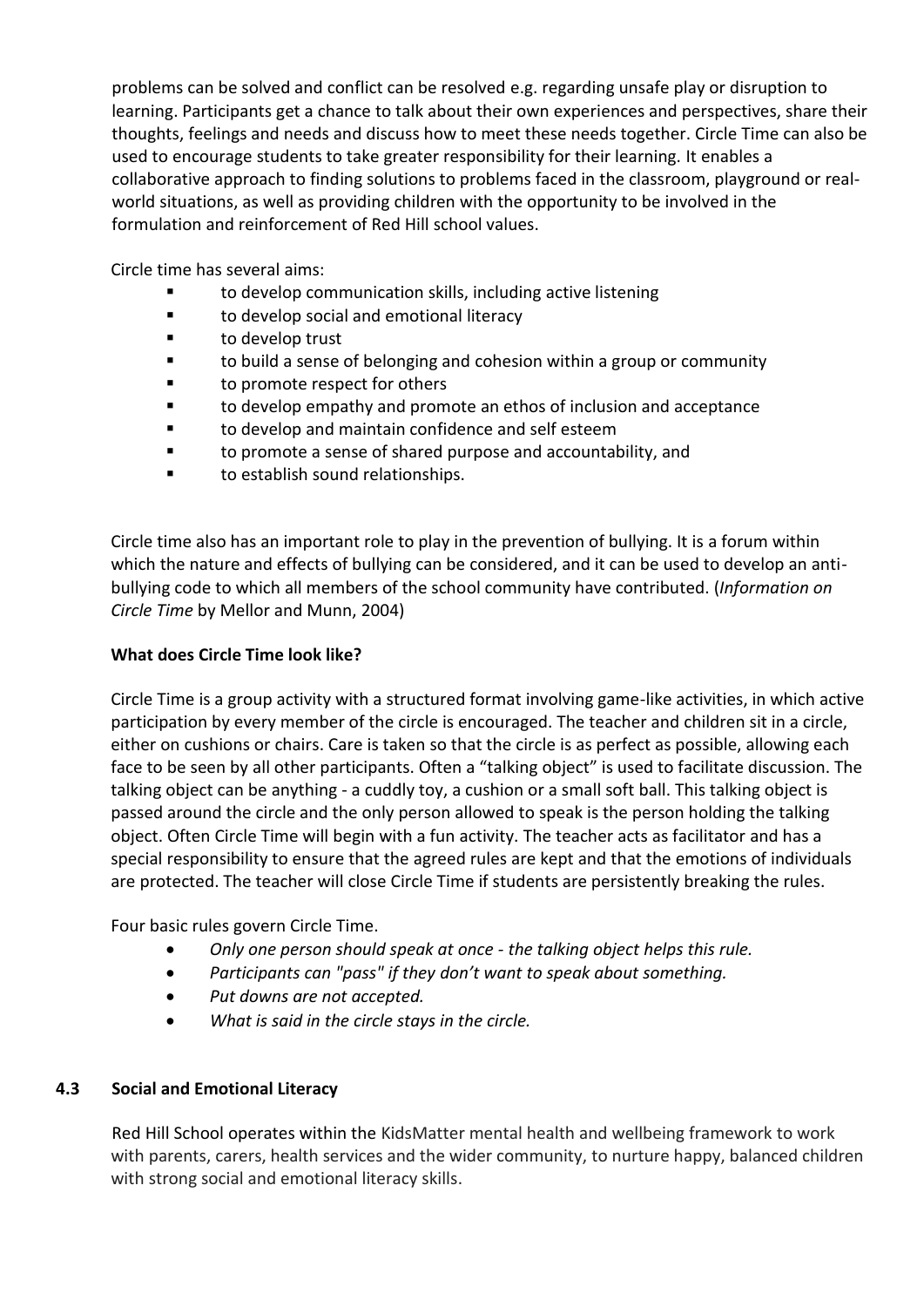The *Friendly Schools Plus* classroom teaching resources are used in all year levels K-6 at Red Hill School to deliver the Social and Emotional Learning (SEL) component of KidsMatter. The *Friendly Schools Plus* classroom resources take on a strengths-based approach, designed to improve social and emotional development in areas such as social knowledge and social skills and promoting positive peer relationships and teacher-child relationships. *Friendly Schools Plus* provides schools with the strategies and resources to achieve the vision and all nine elements of the National Safe Schools Framework.

Students participate in weekly SEL lessons, which are often delivered within Circle Time. Teachers may also target areas based on the needs of the class.

## **4.4 Social Support Programs**

We have a commitment to creating positive social support, building relationships and promoting student agency and voice. Research shows that cross age programs help build social connections. We have a range of programs and activities that help students work with, and get to know, students from across their year level and across the school. These programs/activities include:

- Leadership programs: School Representative Council (SRC), Peer Mediators
- Lunchtime sports mentoring
- Peer tutoring/reading buddies/year five preschool buddies
- Tournament of the Minds
- Music ensembles bands, choir and drumming
- RHIPP Red Hill Interests and Pursuits Program (Friday afternoons)

Our commitment to building relationships also extends to families and the wider community. In collaboration with the school's P&C, we provide a range of opportunities annually for the community to come together as a whole, including:

- welcome and "end of year" barbecues
- the Bush Dance
- the Art Show and Music Evening
- assembly breakfasts and afternoon teas
- learning journeys
- three way interviews, and
- parent/carer information sessions and discussion forums.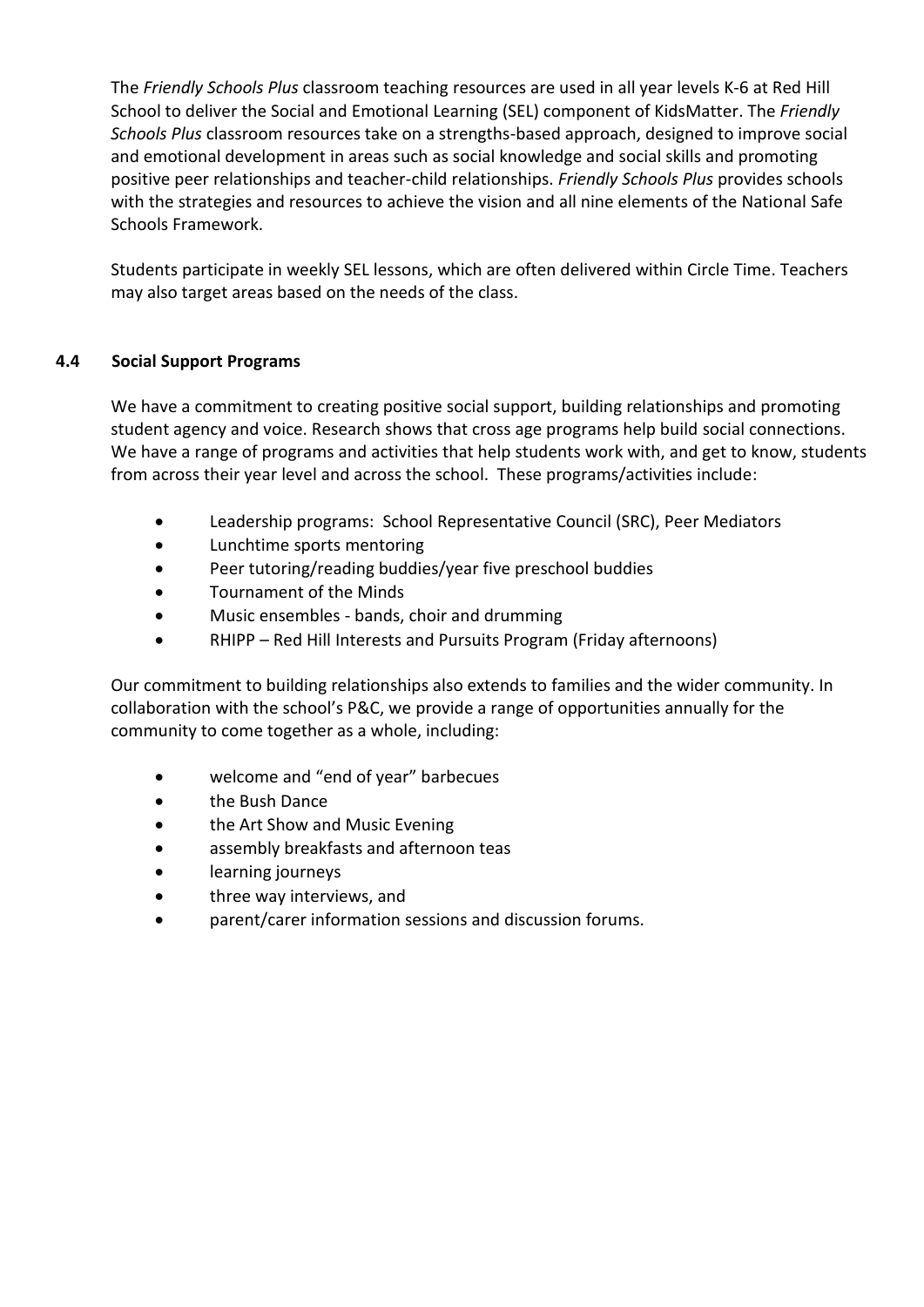# **5. Tier 2 and 3 Practices**

We have a commitment to setting clear expectations of behaviour that promote being caring and principled, and that enable successful teaching and learning. The table below clearly defines some of the behaviours that are not considered acceptable at school. We expect students to be positive role models in their school community, both by avoiding these behaviours and by speaking up when they observe them.

## **5.1 Descriptive behaviours requiring intervention**

|                         | <b>Direct</b>                                                                                                                                                                                                                                                                                                         | <b>Indirect</b>                                                                                                                                                                                                                                                       |
|-------------------------|-----------------------------------------------------------------------------------------------------------------------------------------------------------------------------------------------------------------------------------------------------------------------------------------------------------------------|-----------------------------------------------------------------------------------------------------------------------------------------------------------------------------------------------------------------------------------------------------------------------|
| <b>Physical</b>         | Hitting, slapping, punching<br>Licking<br>Pushing<br>Spitting, biting<br>Pinching, scratching<br>Throwing things                                                                                                                                                                                                      | Getting another person to harm<br>someone                                                                                                                                                                                                                             |
| Non-<br><b>Physical</b> | Mean and hurtful name calling<br>$\bullet$<br>Swearing<br>Hurtful teasing<br>Demanding money or possessions<br>Forcing another to do homework or<br>commit offences such as stealing                                                                                                                                  | Spreading nasty rumours<br>Trying to get other students to not like<br>someone                                                                                                                                                                                        |
| Non-<br><b>Verbal</b>   | Threatening and/or obscene gestures<br>٠<br>Deliberate disruption to teaching and<br>learning<br>Non-compliance in response to a<br>reasonable adult request/instruction                                                                                                                                              | Deliberate exclusion from a group or<br>$\bullet$<br>activity<br>Removing and hiding and/or damaging<br>other's belongings                                                                                                                                            |
| Cyber*                  | Filming someone without their<br>knowledge or permission<br>Sharing photos and videos including<br>private images and recordings of someone<br>without their knowledge or consent<br>Updating someone else's social<br>networking status without their<br>permission<br>Pretending to be someone else on the<br>phone | Telling someone else the words you<br>٠<br>want them to type as a message<br>Explaining to someone how to engage<br>in bullying via a website the other person<br>may not be familiar with<br>Watching someone engaging in<br>cyberbullying and not trying to stop it |

\* The Office of the eSafety Commissioner is available to support families with cyberbullying. Parents/carers should make a complaint about any cyberbullying which occurs outside school hours through the following web site[: https://www.esafety.gov.au/education-resources/school-policies/complaint-resolution.](https://www.esafety.gov.au/education-resources/school-policies/complaint-resolution) The Office of the eSafety Commissioner may then contact the school if the office identifies the need for a collaborative approach. The school acknowledges its responsibility to address cyberbullying when it occurs at school or when it directly impacts student interactions at school.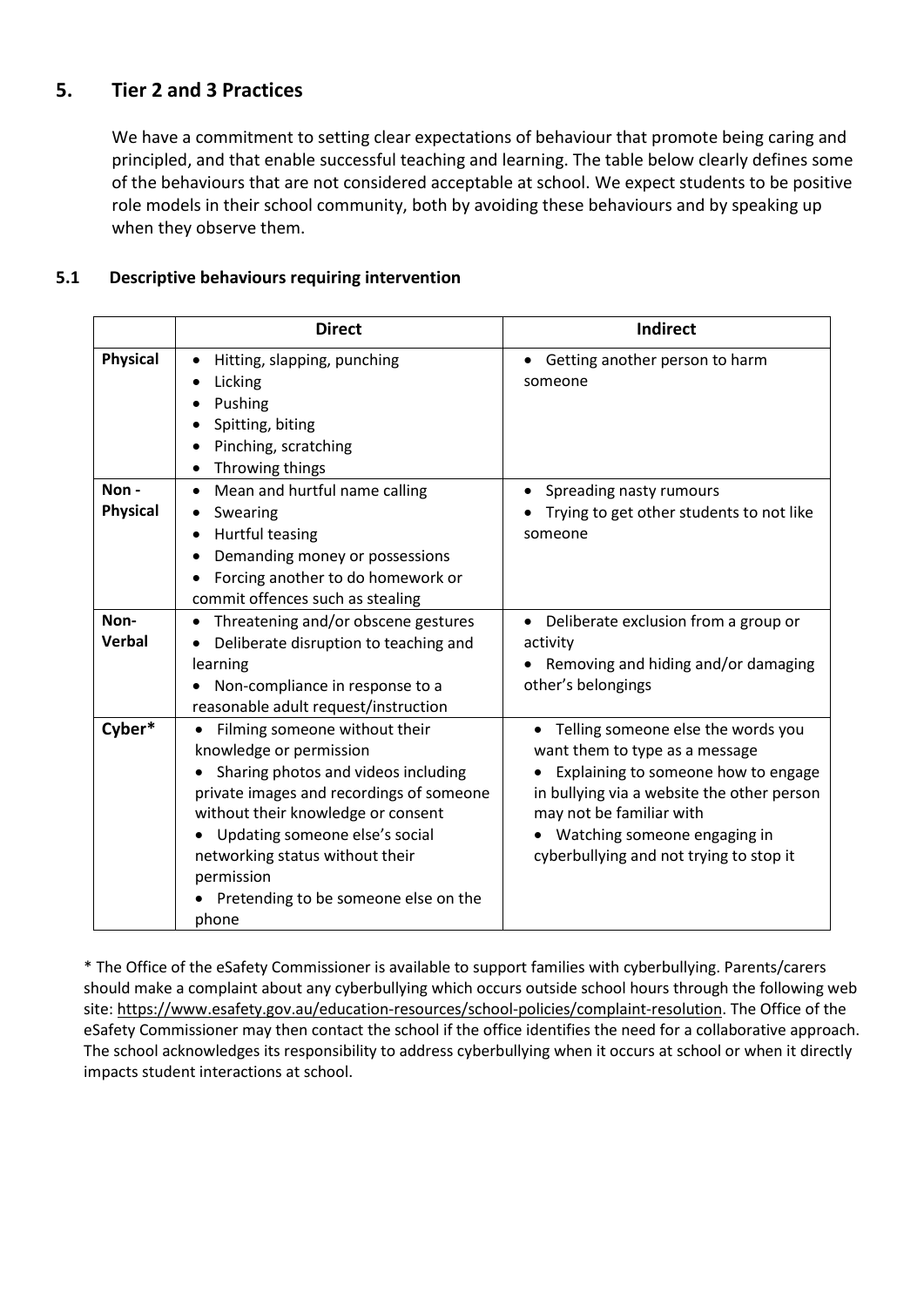## **6. Classroom**

### **6.1 Classroom Behaviour Flowchart**

# **Student Management Flow Chart - Class Time**



#### **6.2 Reflection sheets**

To encourage students to reflect on their behaviour and think about more appropriate behaviour choices in the future they may be asked to complete a reflection sheet when they are sent to another class ("buddy class"). This reflection allows students to think about: what they were doing at the time, who their behaviour may have affected, what they were thinking at the time and what they will do next time.

#### **6.3 Referral Sheet**

Below is the referral sheet that teachers will use if a student needs to be sent for "thinking time" in a buddy class or with executive staff.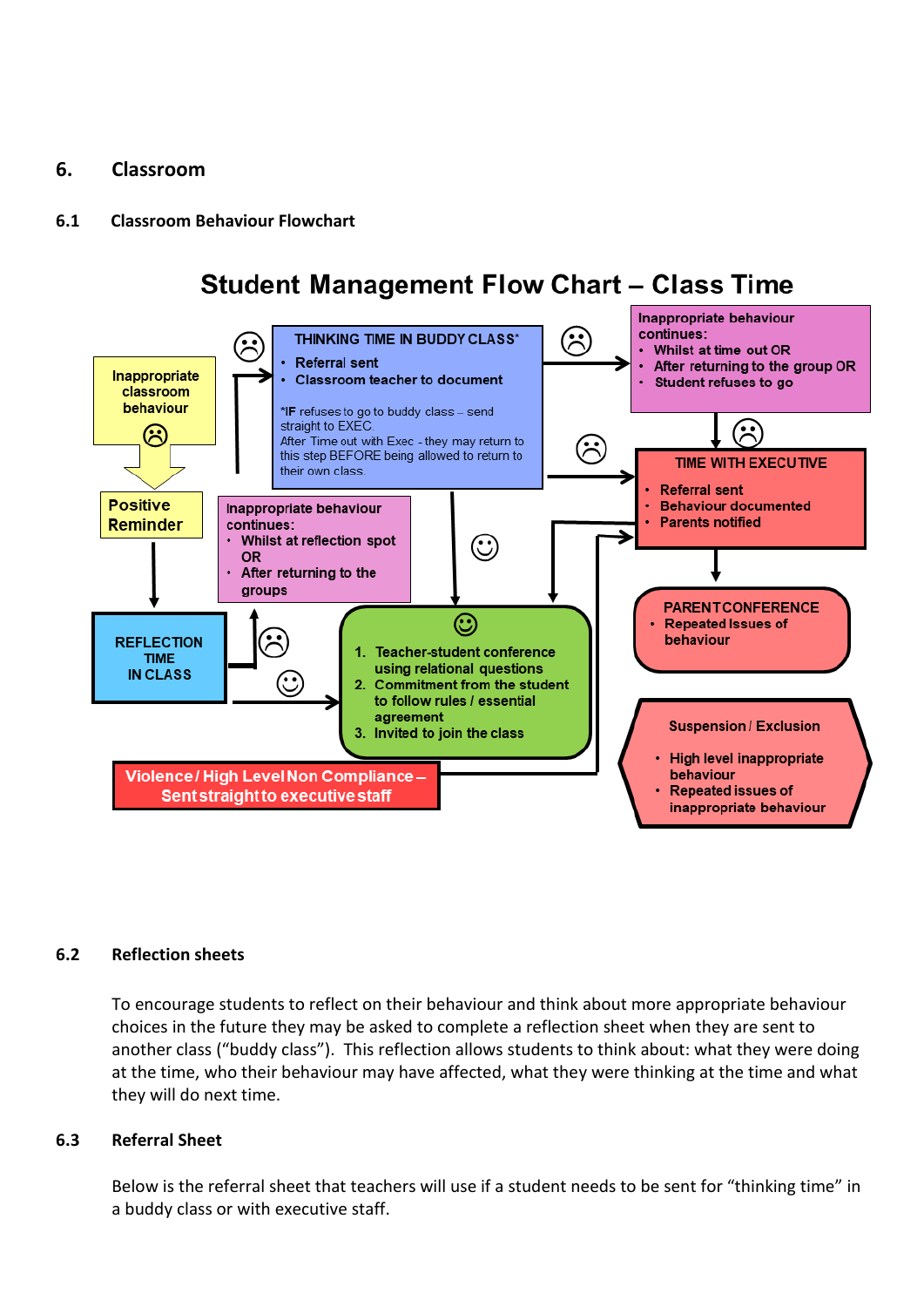Teachers will also keep clear records of when students have been sent from the class to ensure accurate information is available when communicating to parents and carers.

Students are referred to executive staff members if the behaviour is dangerous and/or serious or if the student is highly non-compliant e.g. refusing to go the buddy class. Students should also be referred to executive staff members if they have been repeatedly disruptive or non-compliant.

| <b>Student Referral for Serious Classroom Issue</b> |                              |                                             |                                                                              |
|-----------------------------------------------------|------------------------------|---------------------------------------------|------------------------------------------------------------------------------|
| Student/s:                                          |                              | <b>Referring Teacher:</b>                   |                                                                              |
| Date:                                               | Time:                        | <b>Location:</b>                            |                                                                              |
| <b>Step: (Please TICK</b><br>one)                   | <b>BUDDY CLASS</b><br>$\Box$ | $\Box$                                      | TIME OUT WITH EXECUTIVE                                                      |
| <b>Issue:</b>                                       |                              | <b>Strategies tried: Please tick box/es</b> |                                                                              |
|                                                     |                              | Time-out in<br>class                        | Time-out in another<br>class                                                 |
|                                                     |                              | 1:1 conversation                            | Relational<br>Questions                                                      |
|                                                     |                              | Other:                                      |                                                                              |
| <b>Executive Teacher Action:</b>                    |                              |                                             | The student refused to<br>go to timeout in<br>another class<br><b>YES/NO</b> |
|                                                     |                              |                                             | Followed up with<br>teacher                                                  |
|                                                     |                              |                                             | <b>Parent contacted</b>                                                      |
|                                                     |                              |                                             |                                                                              |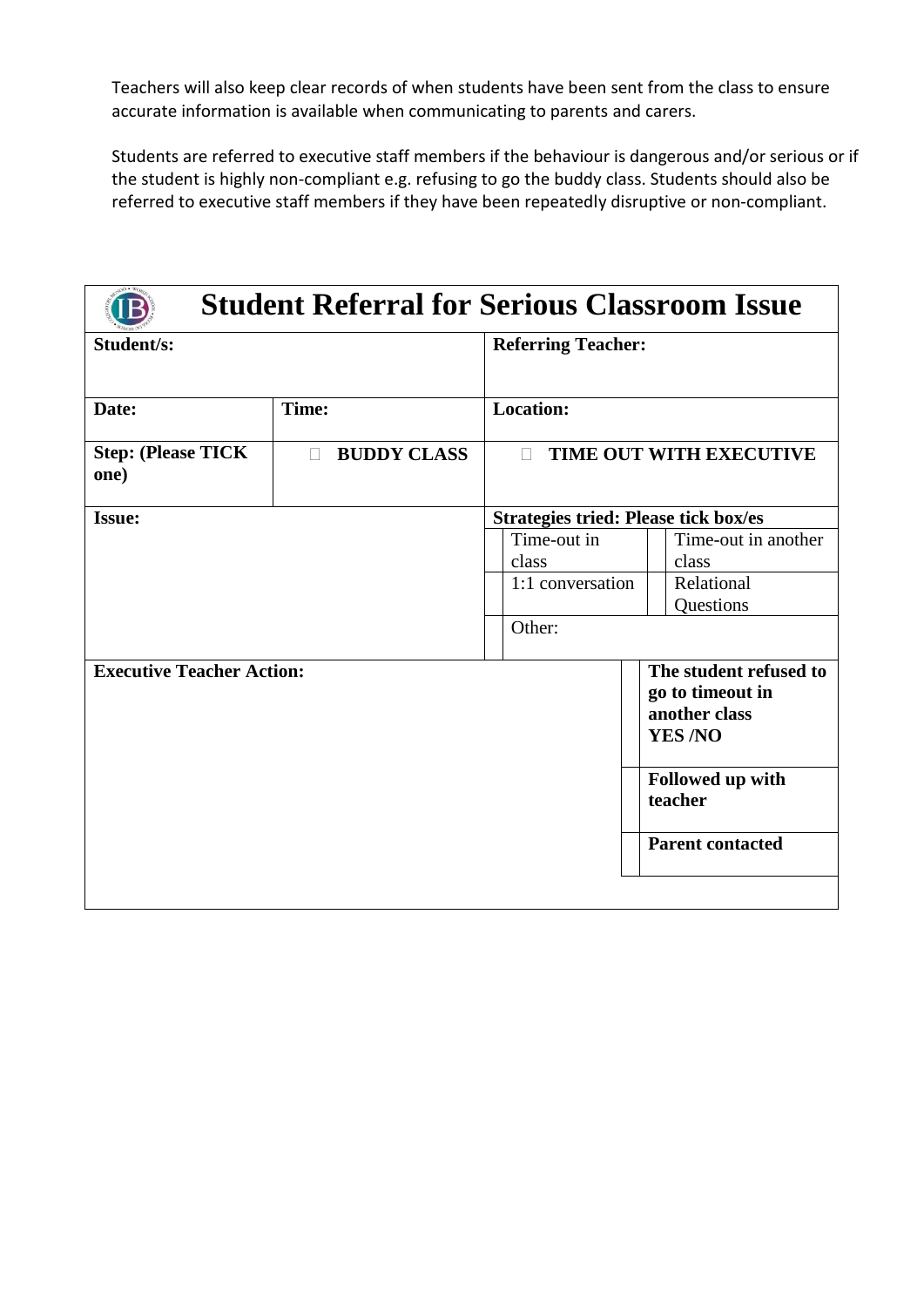# **7. Playground**

#### 7.1 **Playground Behaviour Flow Chart**



**Student Management Flow Chart - Playground** 

*Fig 7.1*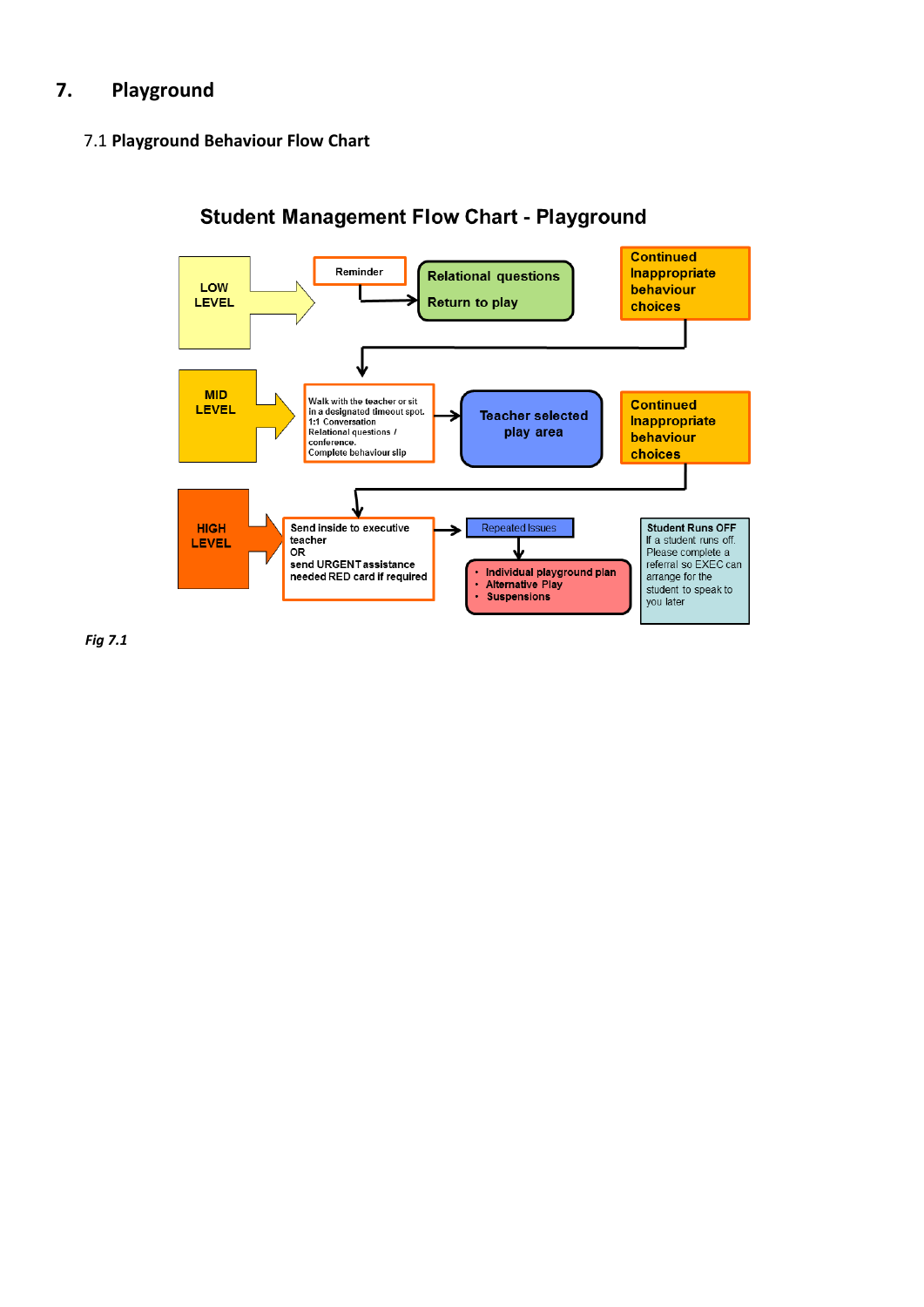#### **7.2 Incident Referrals**

Playground incidents will be referred to the Executive team. The following form is used to determine how and if incidents need to be followed up and resolved. The forms provide a record for all relevant staff as well as a way to record whether there are recurrent incidents. Appropriate follow up action for each situation will then be decided.

| Red Hill School Playground Incident Record                          |                                           |               |                        |                                          |  |                                   |  |
|---------------------------------------------------------------------|-------------------------------------------|---------------|------------------------|------------------------------------------|--|-----------------------------------|--|
| <b>Student/s and Class:</b>                                         |                                           |               |                        | <b>Teacher on Duty:</b>                  |  |                                   |  |
|                                                                     |                                           |               |                        |                                          |  |                                   |  |
| Date:                                                               | Time:                                     |               |                        | <b>Playground Location:</b>              |  |                                   |  |
| <b>Behaviour</b>                                                    |                                           |               | <b>Strategies Used</b> |                                          |  |                                   |  |
| Physical<br>Violence                                                | Intimidating/<br>threatening<br>behaviour |               |                        | 1:1 conversation                         |  | Relational<br>questions           |  |
| Verbal Abuse                                                        |                                           | Out of bounds |                        | Removed to<br>another<br>playground area |  | Exec staff<br>called to<br>assist |  |
| Non-compliance                                                      | Other                                     |               |                        |                                          |  |                                   |  |
| Details of Incident<br>No follow up<br>required<br>Follow up        |                                           |               |                        |                                          |  |                                   |  |
| Follow up actions by duty teacher or executive                      |                                           |               |                        |                                          |  |                                   |  |
| <b>Relational conference</b><br>Parents contacted:<br>completed by: |                                           |               |                        | Classroom teacher/s<br>notified:         |  |                                   |  |

*Fig 7.2*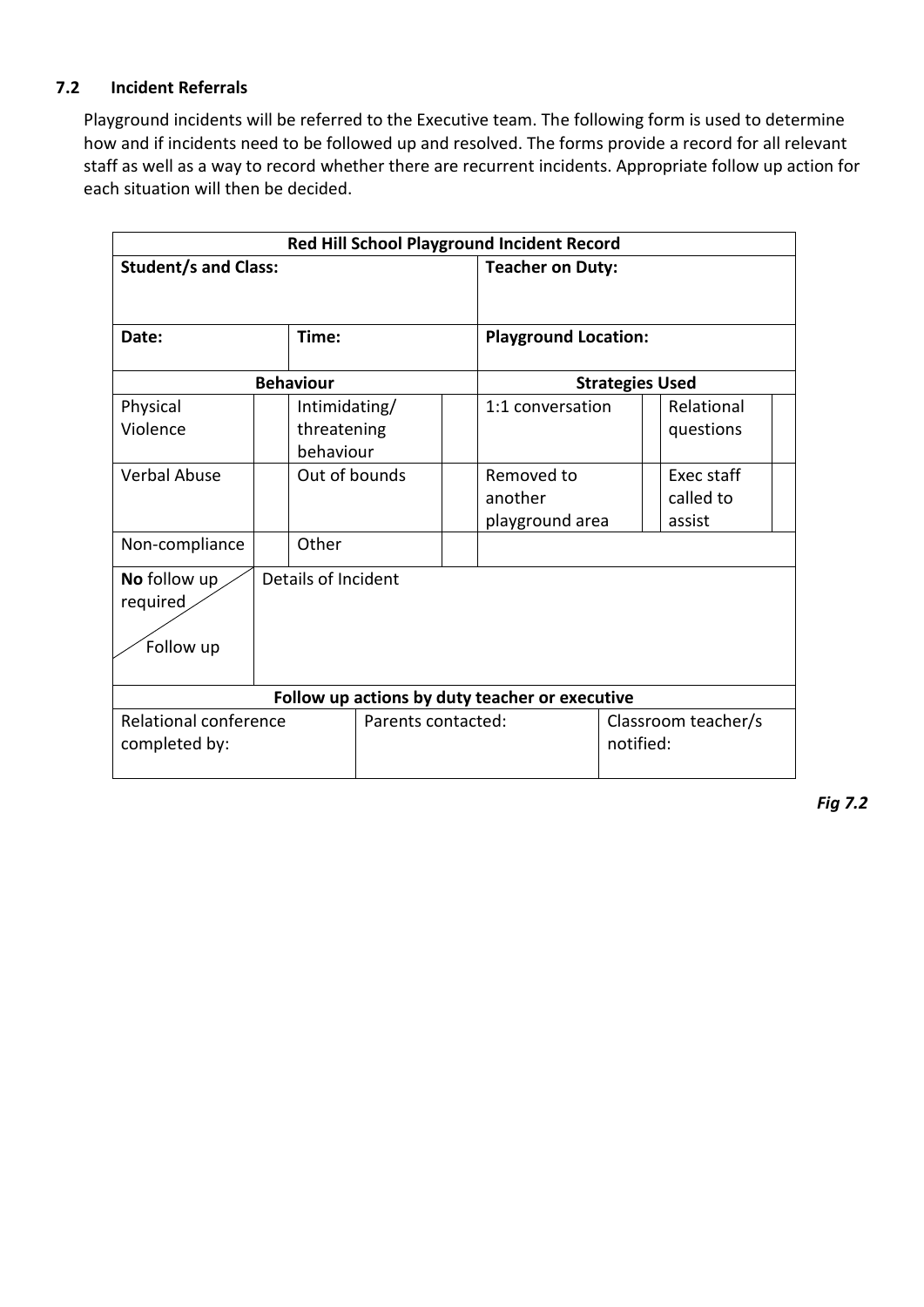#### **Students agree to:**

- move safely by walking on the asphalt
- play ball games on the oval or basketball court, with the exception of handball
- use equipment safely and fairly; follow the equipment roster
- keep hands and feet away from others("hands off, feet off"): no touching or threatening others in lines, no contact games
- speak to others respectfully
- wear hats at all times except June and July: "no hat, play in the shade"
- only eat and drink on the asphalt area(not on the stairs , in the corridors or on the oval)
- follow the rules about boundaries and not play in the toilets
- tell an adult if they feel unsafe or see something that is unsafe or unkind
- get a corridor pass from the duty teacher to re-enter the building, and
- line up straight away once the bell rings.

#### **Teachers agree to:**

- wear a yellow vest on duty so they are highly visible
- focus on positive things when dealing with behaviour issues: use 'high fives'
- deal with all issues firmly but fairly , using active listening and relational questioning
- help students to follow the playground equipment roster
- follow the rules about playground boundaries; make sure the boundaries are clearly defined, marked on a map and displayed in classrooms; help students to remember them by having regular class walks of the boundaries throughout the year
- whenever possible, deal with playground issues on the playground and classroom issues in the classroom
- ensure playground duty issues are consistently followed up by the duty teacher or referred appropriately to the executive staff for follow-up
- offer students a designated 'calm down' space within their duty area (e.g. under a tree)
- be on time for duty and meet the class on time at the end of play times, and
- support peer mediators to assist with minor playground issues during play time (identified by orange vests).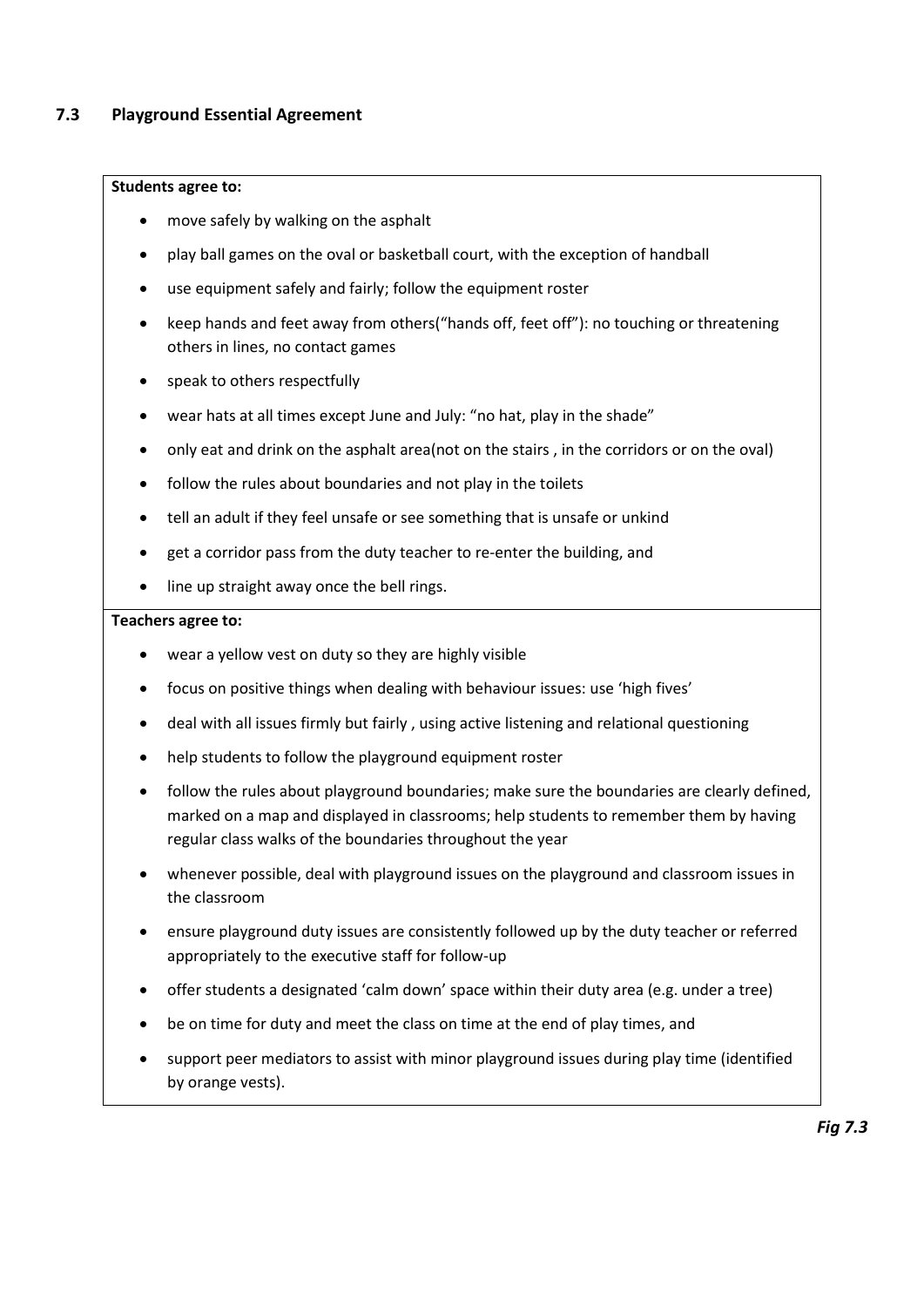#### **7.4 Maps – Playground boundaries and play areas**

Below are maps of the school and the oval which show the areas that students are welcome to use during break times as well as areas which are out of bounds for safety reasons.





*Fig 7.4*

The buildings and classrooms are out of bounds at break times unless a student has a corridor pass, a referral to first aid or is attending an activity with a teacher.

The boundary lines for the asphalt areas are: the stairs between the hall and the main building and the end where the end of the hall meets the senior primary school building (marked as 1. on the map). The covered areas beyond these lines are out of bounds as they are beyond the sight lines of the teacher on duty in this area.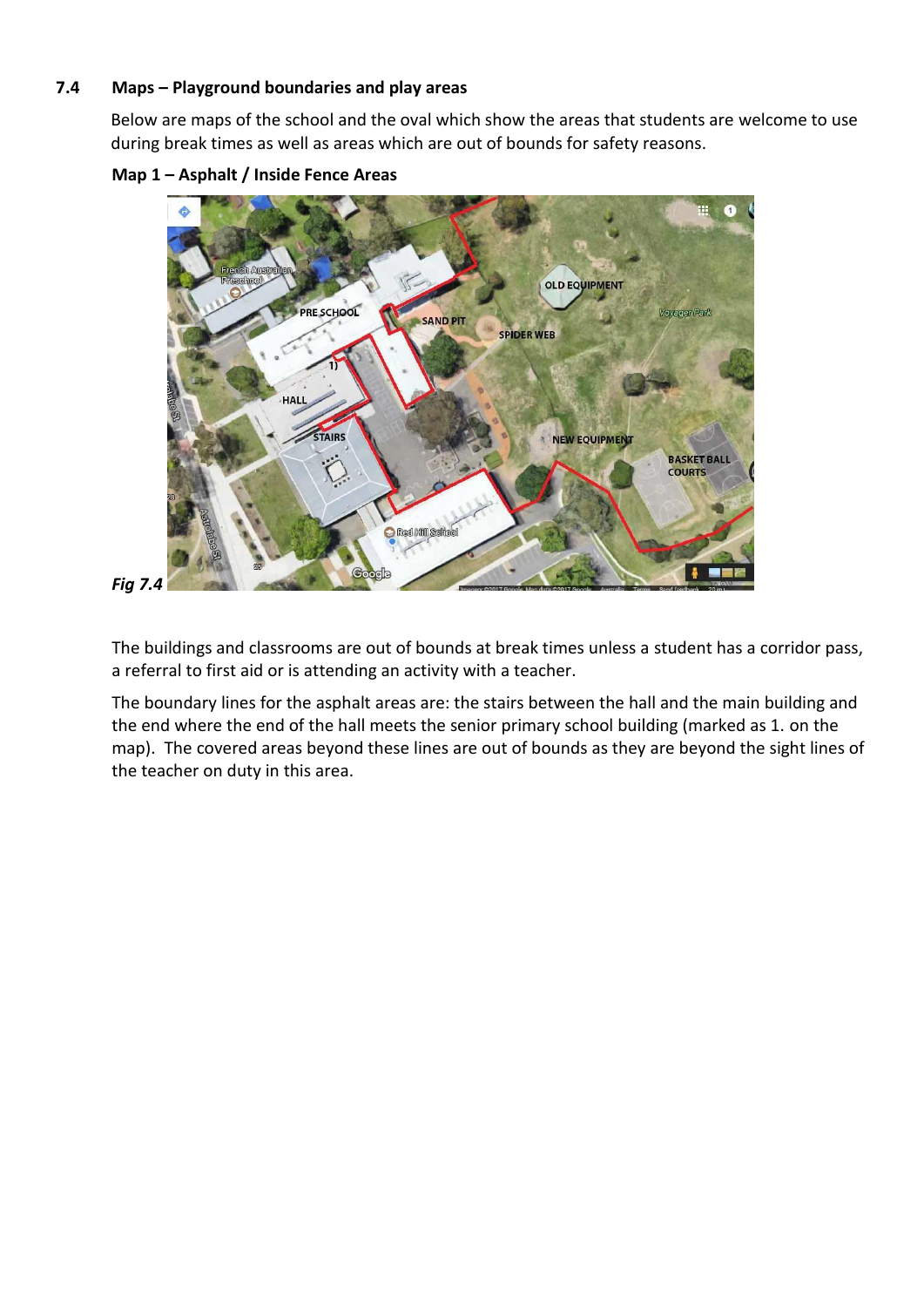

#### *Fig 7.5*

The students can use most grassed areas on the ovals and playground. The cricket nets are out of bounds as the fences used are old and may not be safe.

There is a clear fence line on the left side of the oval which students are encouraged to play a few metres away from as they border residences for the elderly.

The tree line on Carnegie street is the border at the far end of the oval and on the La Perouse side the border is the footpath except for the bush area just behind the basketball courts (an area referred to as 'the forest' by students). The front of the bushes becomes the border here as students cannot be seen on the other side.

Although these are the borders, students are encouraged to move in and avoid playing right up to these borders.

## 8. **Restorative Conferencing**

Restorative conferencing is based on the Restorative Practices approach; aimed at strengthening and repairing relationships. It focuses on problem solving for issues, including playground disagreements, with a clear emphasis on the repairing of harm and the restoration of relationships.

Experiences and research have demonstrated that punishment and exclusion are ineffective strategies for addressing harm in schools. The implementation of restorative and relational practices provides a framework, which improves the effectiveness of conflict resolution strategies being used by students and teachers, and empowers victims and offenders to restore relationships and establish new, supportive alliances with others.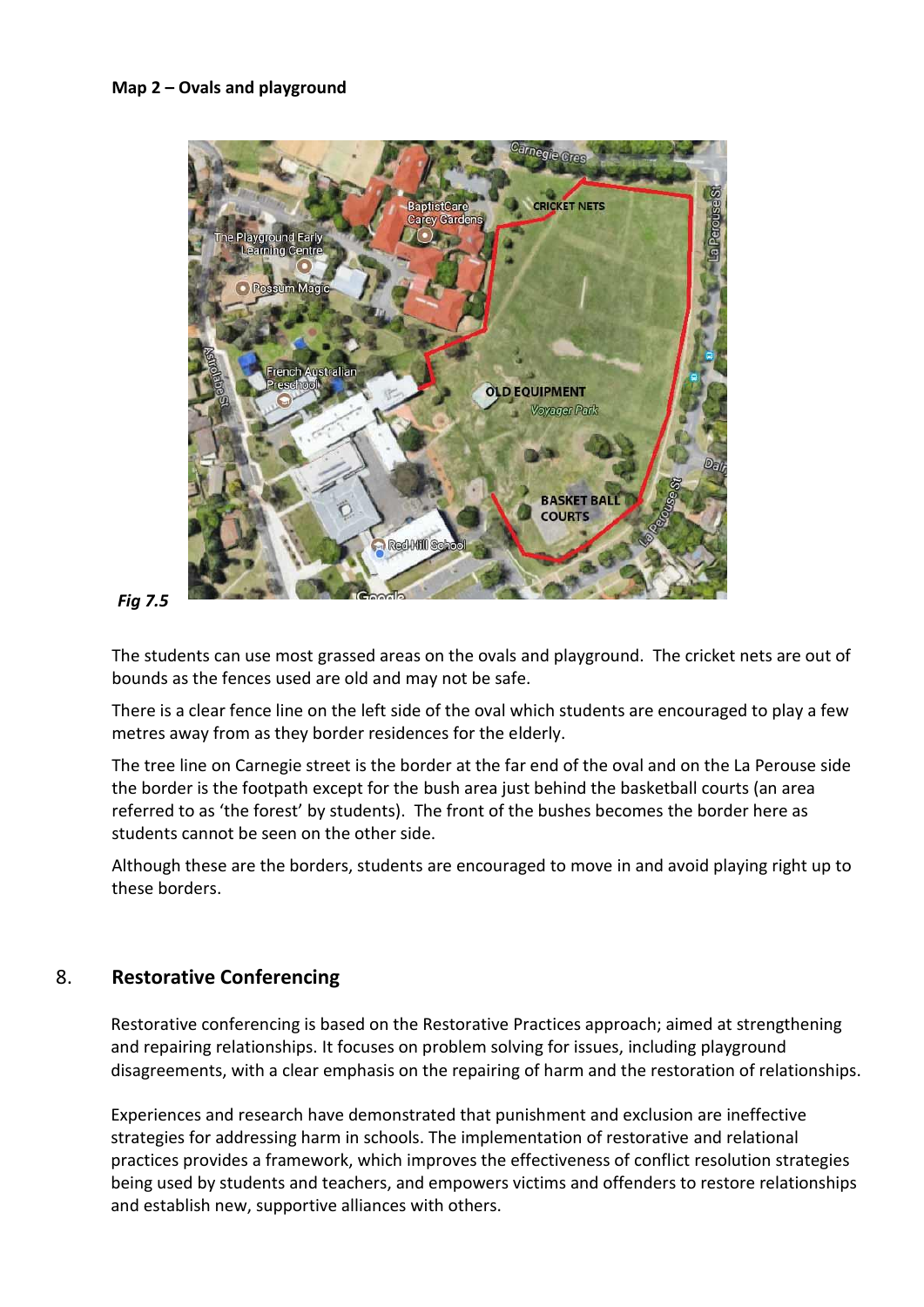At Red Hill School we operate in the "firm but fair" mode, encouraging all members of our community to recognise unacceptable behaviour, to clarify values, and to seek just resolution of conflict which will meet the needs of the victim, offender and others involved in the conflict.

The Restorative Practices framework provides a simple set of carefully delivered questions for use in informal and formal conference situations where harm has occurred, which will meet the needs of all concerned.

These key restorative questions focus on who has been harmed, and what needs have been created by this harm. These questions are used by staff and students in cases of conflict, both in the classroom and on the playground. Where a more formal approach is required, staff members have been trained to facilitate the restorative process.

During the restorative conference, the stakeholders propose solutions, and agreements are made by the offender, which will, as much as possible, repair the harm done to the victim. Restoration is made "in kind" wherever possible and is relevant to the offence.

**When necessary, to protect the rights and safety of staff and students, students will be removed from the classroom, playground or school immediately, according to the behaviour management stages. In these cases, restorative meetings will be held as soon after the offence and removal have occurred as possible.**

#### **8.1 The Conferencing Process**

Low level conflict situations on the playground will be dealt with by the teachers on playground duty who will aim to resolve the matter using relational questioning with the students involved.

| <b>RELATIONAL QUESTIONS-</b>        | <b>RELATIONAL QUESTIONS-</b>                              |
|-------------------------------------|-----------------------------------------------------------|
| To the Wrongdoer                    | <b>To the Person Harmed</b>                               |
| What happened?                      | What happened?                                            |
| What were you thinking at the time? | How were you harmed?                                      |
| What have you thought about since?  | What part of this is the hardest for<br>$\bullet$<br>you? |
| Who has been harmed by what         | What do you think needs to happen                         |
| $\bullet$                           | $\bullet$                                                 |
| happened? In what way?              | next?                                                     |
| What needs to happen to make things | What do you need in order to move on                      |
| $\bullet$                           | $\bullet$                                                 |
| right?                              | from this?                                                |

#### *Fig 8.1*

Students who are referred to a Restorative Conference work on solving the issue by talking it through to ensure that the situation is appropriately resolved to the satisfaction of both parties. *The focus is on repairing relationships and repairing the damage that has been done, not on punitive measures or punishments.*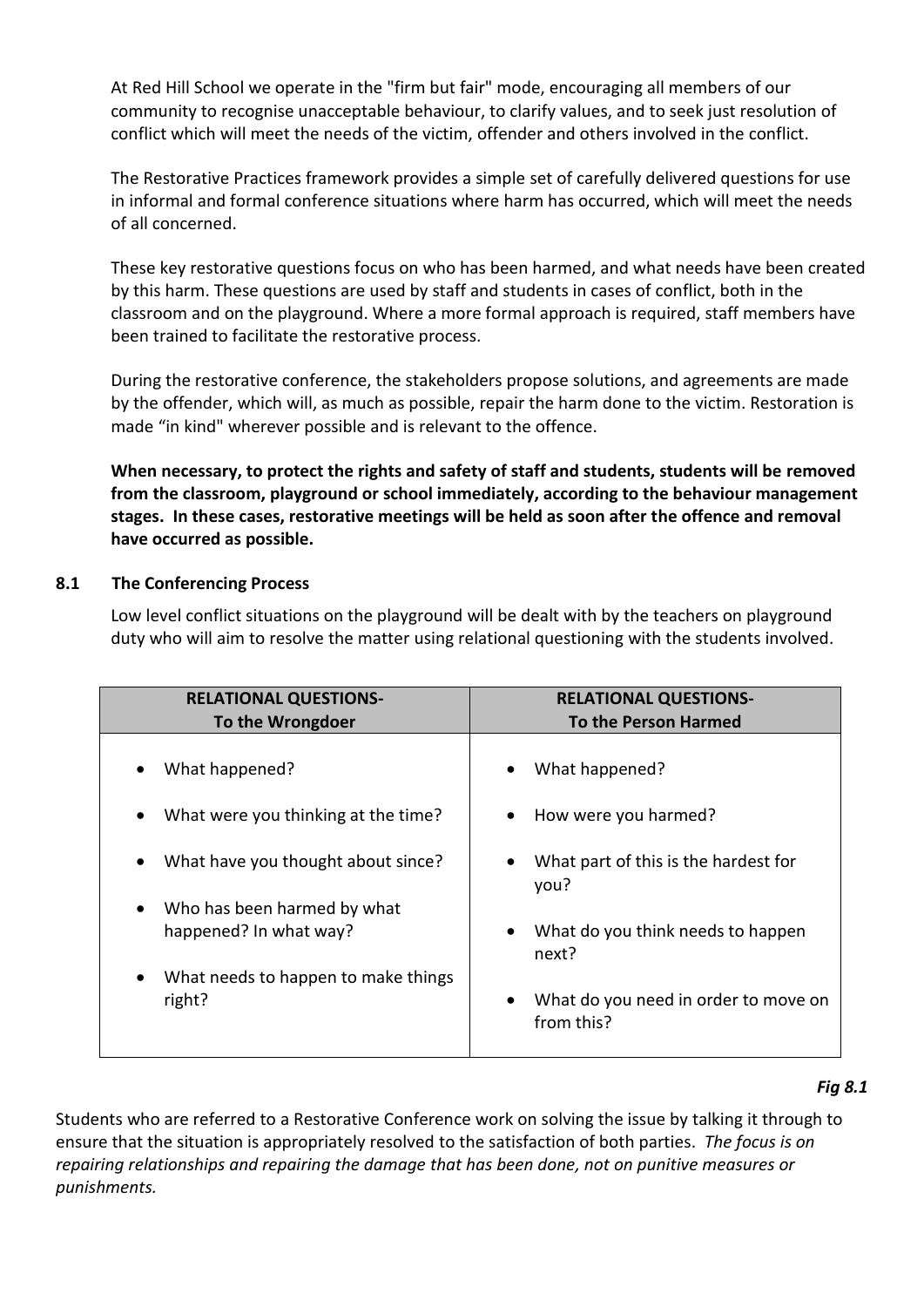### **8.2 Restorative Conferences - Frequently Asked Questions**

## **Q:** *How will parents know if their child has been involved in a Restorative Conference?*

**A:** Parents of students who are involved in a high level incident requiring a Restorative Conference will be notified by a staff member, either by a note home or telephone call.

## **Q:** *Why does my child need to attend a Restorative Conference – they didn't do anything wrong?*

**A:** All people involved in an incident deserve the opportunity to tell their story and to have input into the resolution of the problem. All students involved in an incident – the person harmed, the wrongdoer and witnesses – may be asked to attend to ensure that all information is considered in deciding on the follow-up for an incident.

## **Q:** *What happens to repeat offenders?*

**A:** Incidences will be recorded and closely monitored. Students who are frequently harming others may be supported with a specific series of targeted interventions and may be removed from the playground/classroom into alternate programs.

## **Q:** *What might happen to fix the problem?*

**A:** Sometimes all that is needed is for a wrongdoer to acknowledge that harm has been caused and that they are sorry for having caused that harm. At other times it may be necessary to put measures in place to scaffold changes to behaviour, such as using a "playground passport" or structured play.

#### **Q:** *Why was my child removed from class/the school before a restorative process had taken place?*

**A:** In some instances, a student's behaviour is so threatening to the immediate safety of students and staff or to the continuation of teaching and learning, that the most appropriate action is instant removal from the classroom, playground or school. This action also gives the student, class and staff time to calm down, "rest" and reflect on appropriate steps forward. In such a case, a restorative meeting will be held as soon after the offence and removal have occurred as possible to address the harm and repair relationships.

## **Q:** *Does my child have to participate in a restorative conference?*

**A:** No. Participation in a restorative conference is always voluntary. If a student does not wish to participate in a conference, the school will impose appropriate consequences for the wrong-doer's behaviour in accordance with this policy. These consequences may include an in-school or out of school suspension.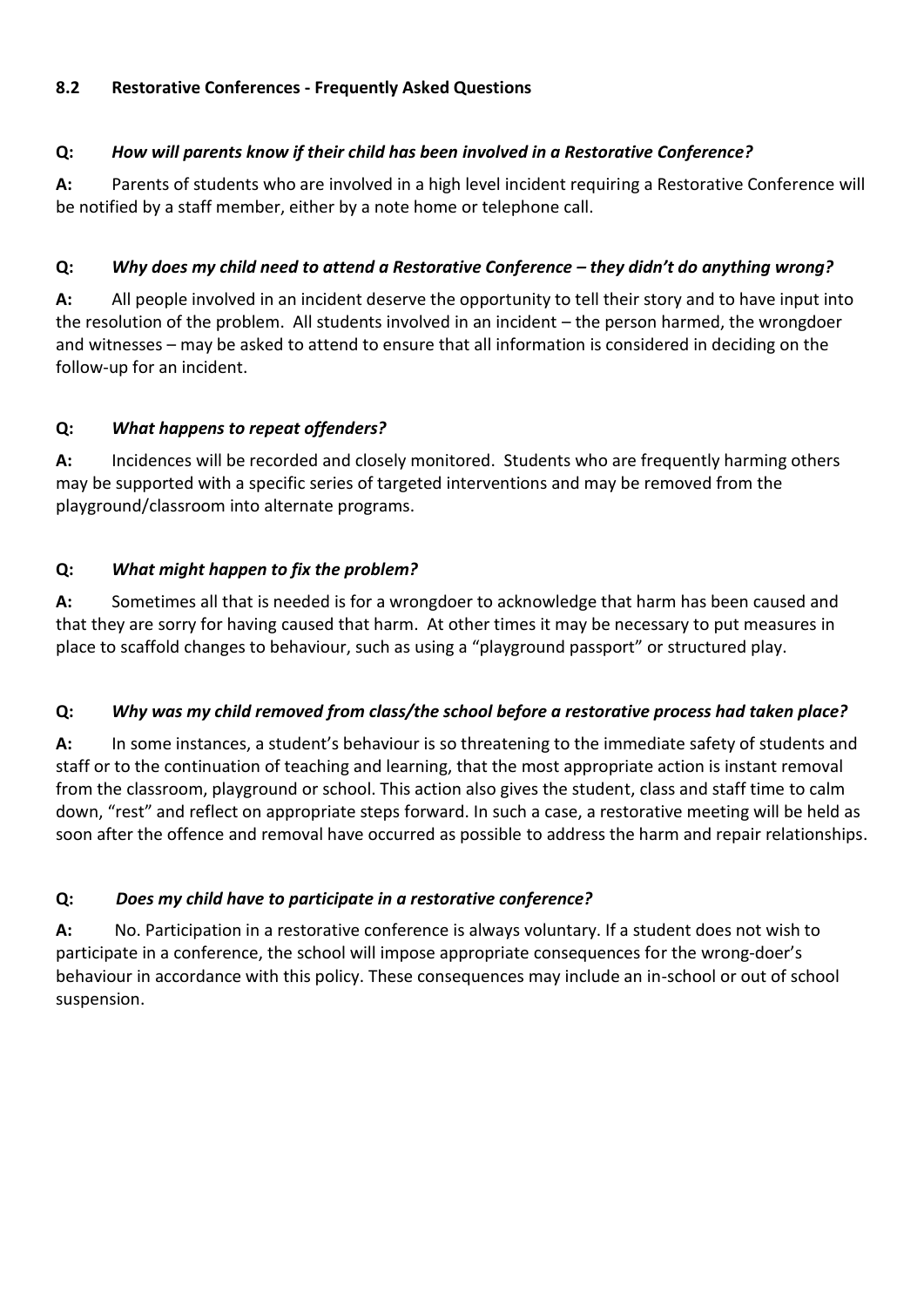# **9. Persistent disruptive or inappropriate behaviour**

Teachers are encouraged to speak to their team executive or the deputy principal of student welfare regarding any student who is repeatedly being disruptive or behaving inappropriately towards adults or peers. Teachers are also asked to make a referral to the school's special needs team for any child whose behaviour may be affecting their own or other student's learning.

Teachers and/or executive teachers will contact parents/carers when this is the case, either by phone or in writing. Individual Positive Behaviour Support Plans may be put in place for individual students in consultation with parents.

## **10. Suspensions and exclusion from school**

Where a student continues to repeat inappropriate behaviour, or the level of behaviour is considered to be serious enough, the school principal may choose to suspend a student from school. This is especially the case where there has been physical violence towards another person. This may be an in-school suspension or a formal out of school suspension. Where the principal does decide to suspend a student, it will be done in accordance with the Directorate's 'The suspension, exclusion or transfer of students in ACT public schools' (SETS201010) policy.

A Positive Behaviour Support Plan and Protective Action Plan may be put in place following a suspension, in consultation with parents. Other professionals with appropriate expertise, including school psychologists, the school's Network Student Engagement Team (NSET) and/or other external providers, may be engaged to develop and, where necessary assist, with the implementation of these support plans.

The school principal may choose to suspend a student for the following reasons:

- *failure to properly complete an in-school suspension*
- *extreme violence/verbal abuse*
- *repeated or serious incidences of theft*
- *repeated or severe non-compliance*
- *absconding from school grounds which results in putting themselves or others at extreme risk; and*
- *extremely unsafe behaviour.*

# **11. Monitoring and evaluating**

We are committed to recording all incidents of bullying, harassment and violence and regularly evaluating the effectiveness of our processes, strategies and programs, making modifications and improvements as required. Evaluations will consider evidence such as:

- staff, parent and student perception data
- termly bully and safe play audits
- school based incident reports and referrals, and
- the designated system wide student administration system records.

## **12. Related Policies**

- *Critical/Non-Critical Incident Management and Reporting Policy: CNCIMR201301* (ACT Education, Updated February 2017)
- *Managing Occupational Violence Policy : MOV201707* (ACT Education, Published: July 2017)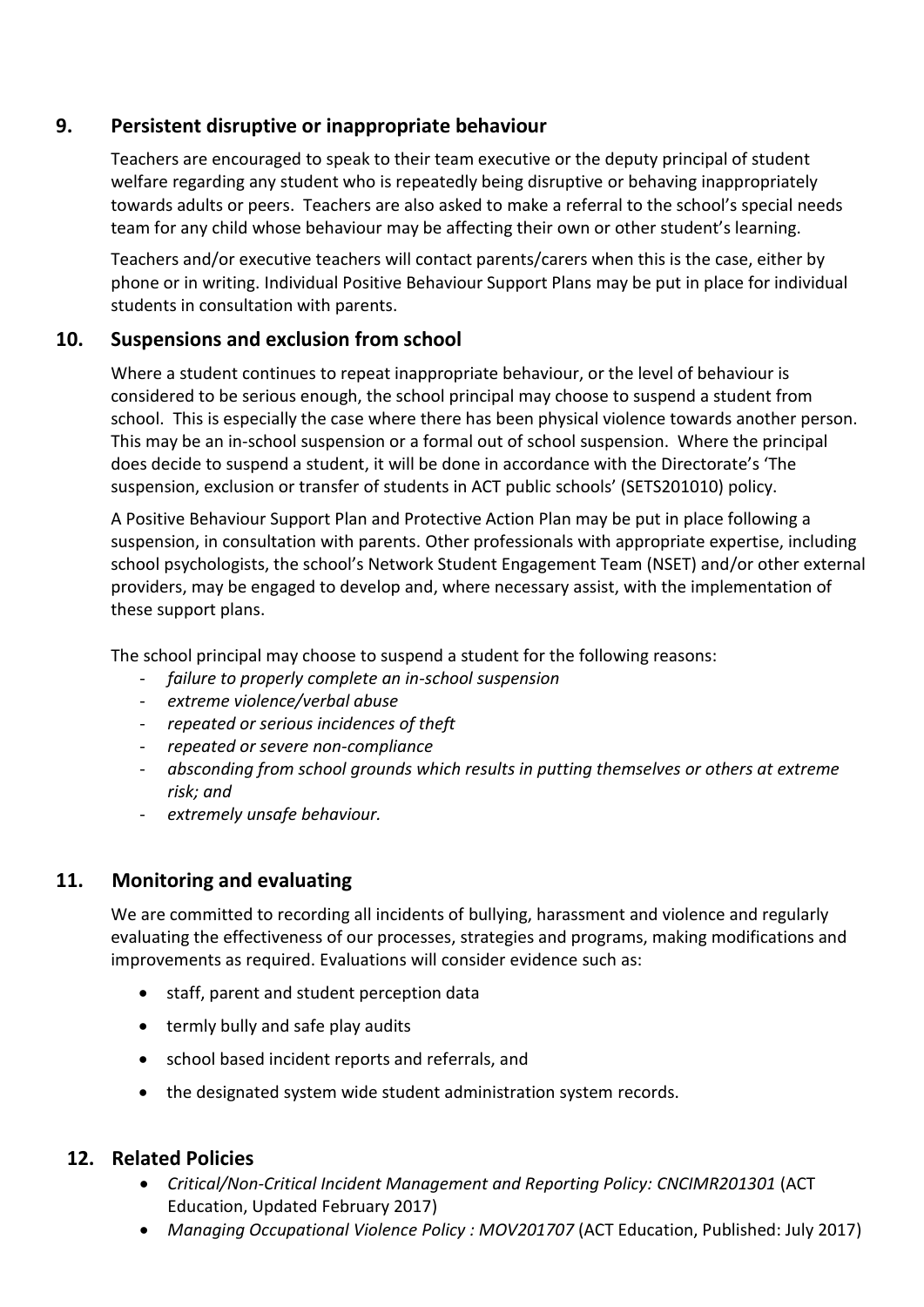- *National Safe Schools Framework* (Updated October, 2016)
- *Safe and Supportive Schools Policy : SSS201611* (ACT Education, March 2017)
- *Suspension, Exclusion or Transfer of Students in ACT Public Schools Policy: SETS201010* (ACT Education, Updated March 2017)

# **13. References**

- *Conferencing Handbook: The New Real Justice Training Handbook* (O'Connell and Wachtel, 1999)
- *Information on Circle Time* (Mellor and Munn, 2004)
- *Just Schools : A Whole School Approach to Restorative Justice* (Hopkins, 2004)
- *KidsMatter Australian Primary Schools Mental Health Initiative* (2014)
- *Positive Discipline in the Classroom* (J. Nelsen et al., 1988)
- *Restorative Classroom Practice* (Belinda Hopkins, 2011)

# **14. Appendices**

13.1 Appendix 1

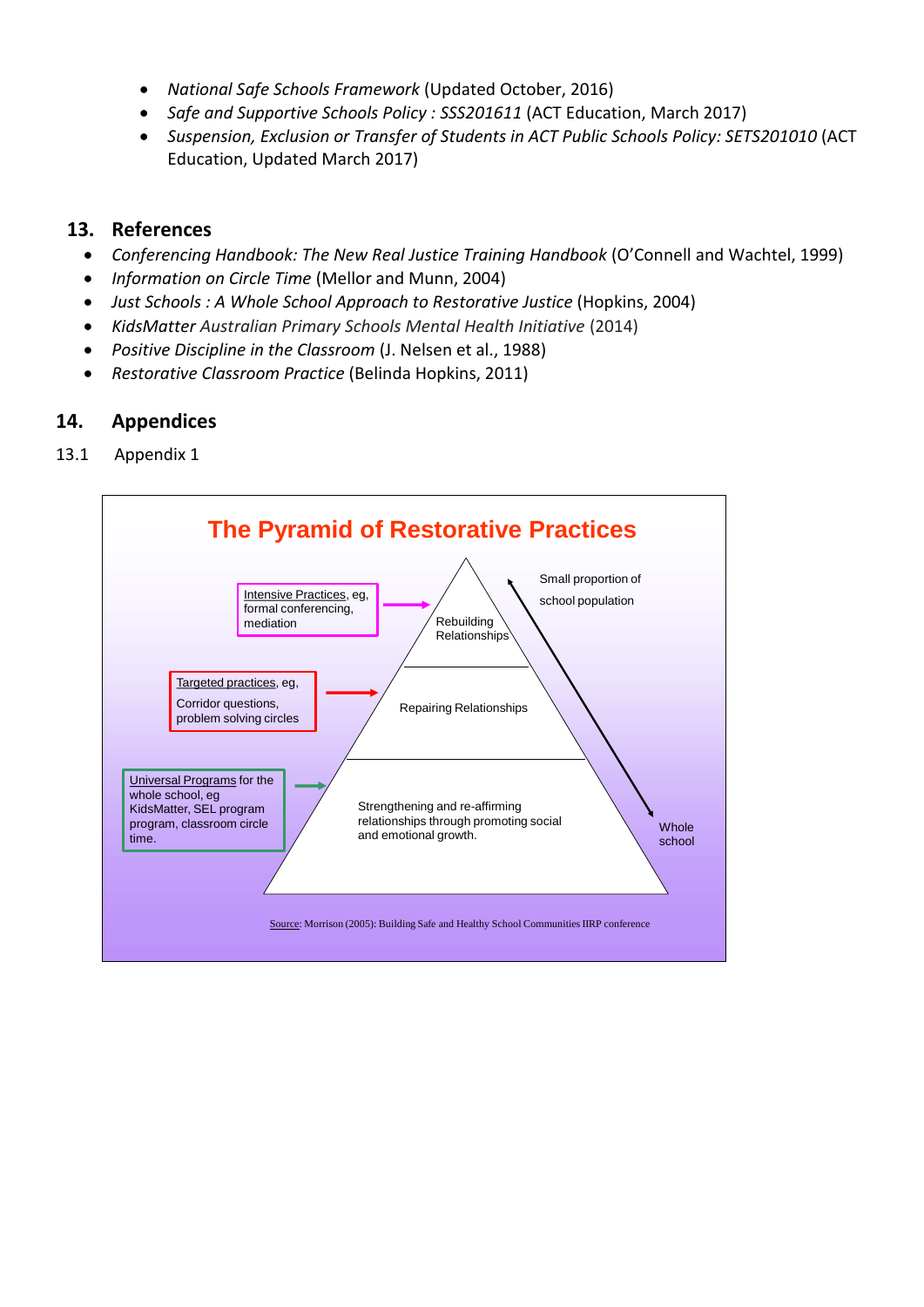#### 13.2 Classroom Essential Agreements Samples



and try to enjoy all activities in class.